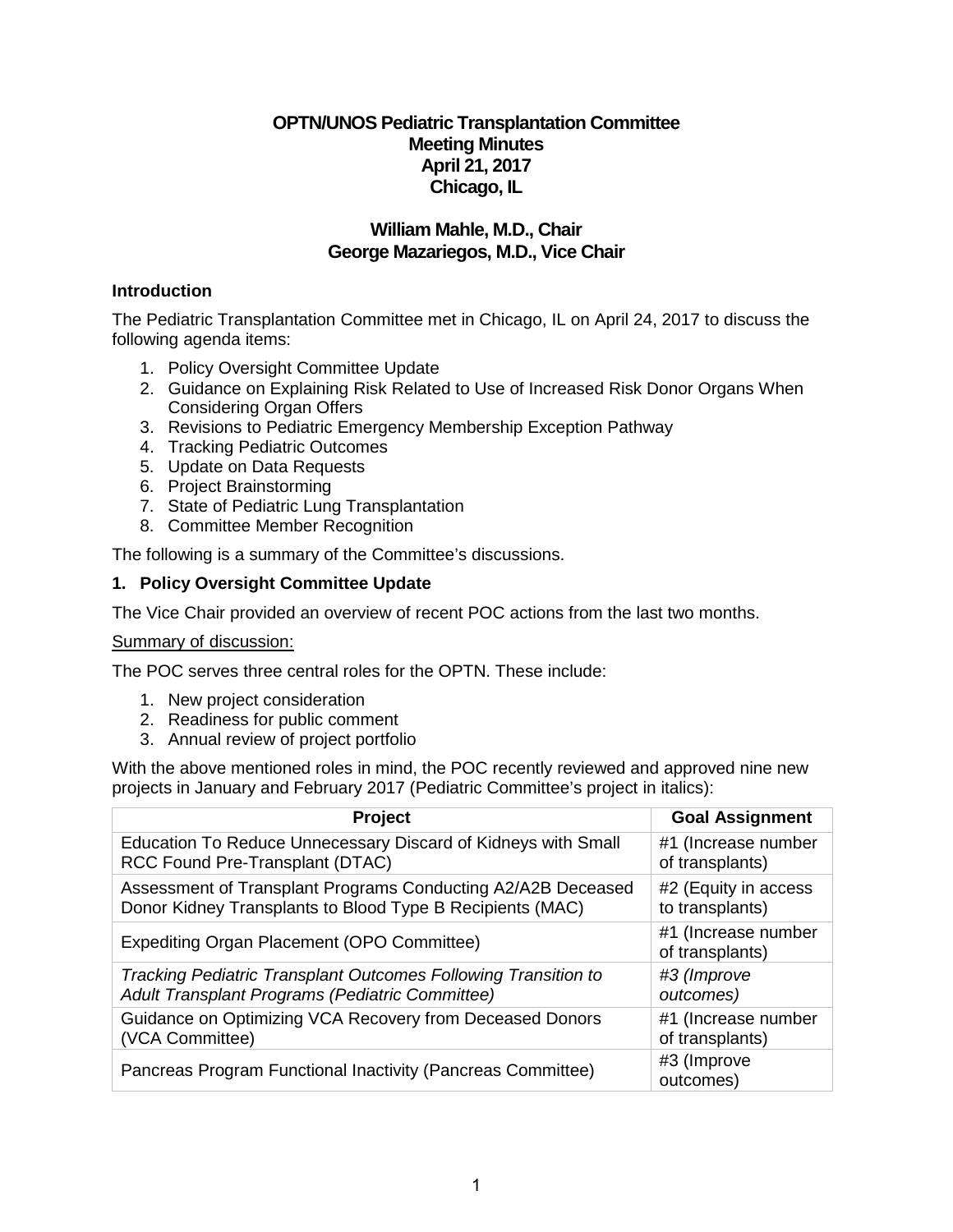| <b>Project</b>                                                     | <b>Goal Assignment</b>   |
|--------------------------------------------------------------------|--------------------------|
| Lung allocation score (LAS) Refinements and clean-up (Thoracic     | #3 (Improve              |
| Committee)                                                         | outcomes)                |
| Modification of the Lung TRF to include CLAD (Thoracic Committee)  | #3 (Improve<br>outcomes) |
| White Paper Addressing the Escalation of Treatment for the Purpose | #2 (Provide equity in    |
| of Advancing a Patient's Status on the Waitlist (Ethics Committee) | access)                  |

The Vice Chair also profiled the resource allocation across the OPTN strategic goals, and the distribution of all OPTN committee projects for each strategic goal. The POC will be reviewing the entire project portfolio in July 2017 to assess for degree of progress. With no discussion on this update, the Vice Chair segued to the next agenda item.

## Next steps:

-The Vice Chair will continue to serve as a representative to the POC and keep the Committee informed of discussions.

#### **2. Guidance on Explaining Risk Related to Use of Increased Risk Donor Organs When Considering Organ Offers**

The Chair of the OPTN/UNOS Ad-Hoc Disease Transmission Advisory Committee (DTAC) shared a presentation on a guidance document out for public comment. This guidance is a collaborative project involving the American Society for Transplantation (AST), the American Society for Transplant Surgeons (ASTS), and the North American Transplant Coordinators Organization (NATCO).

### Summary of discussion:

In July 2013, the U.S. Public Health Service (PHS) published new guidelines for reducing HIV, HBV, and HCV transmission through organ transplantation. OPTN data shows that increased risk donors has gone up substantially over time. Some transplant programs are reluctant to use organs from deceased donors that meet increased risk criteria due to perceptions that it may translate to poor recipient or graft survival. With this information in mind, the transplant community had requested assistance how to best explain relative risk of disease transmission involving increased risk organ donors to potential organ recipients.

The speaker described the collaborative development that took place during the summer and fall of 2016. DTAC and representatives of the AST, ASTS, and NATCO created a guidance document for transplant providers and Organ Procurement Organizations (OPOs). The hope is by educating providers, they will be better informed to counsel patients during transplant evaluations as well as consider risk when receiving organ offers. The guidance includes:

- Executive Summary with speaking points for transplant program staff
- Graphic renderings to describe the risk of disease transmission compared to the risk of death from other causes
- Risk of declining an organ from a donor that met PHS guidelines for increased risk of HIV, HBV and HCV infection versus remaining on the waiting list
- Consequences of transmission of HIV, HBV, and HCV
- Risk of acquiring HCV on hemodialysis
- Limitations of current screening technology

Following the presentation, the Vice Chair opened the floor for discussions. The Committee discussed several elements, including the: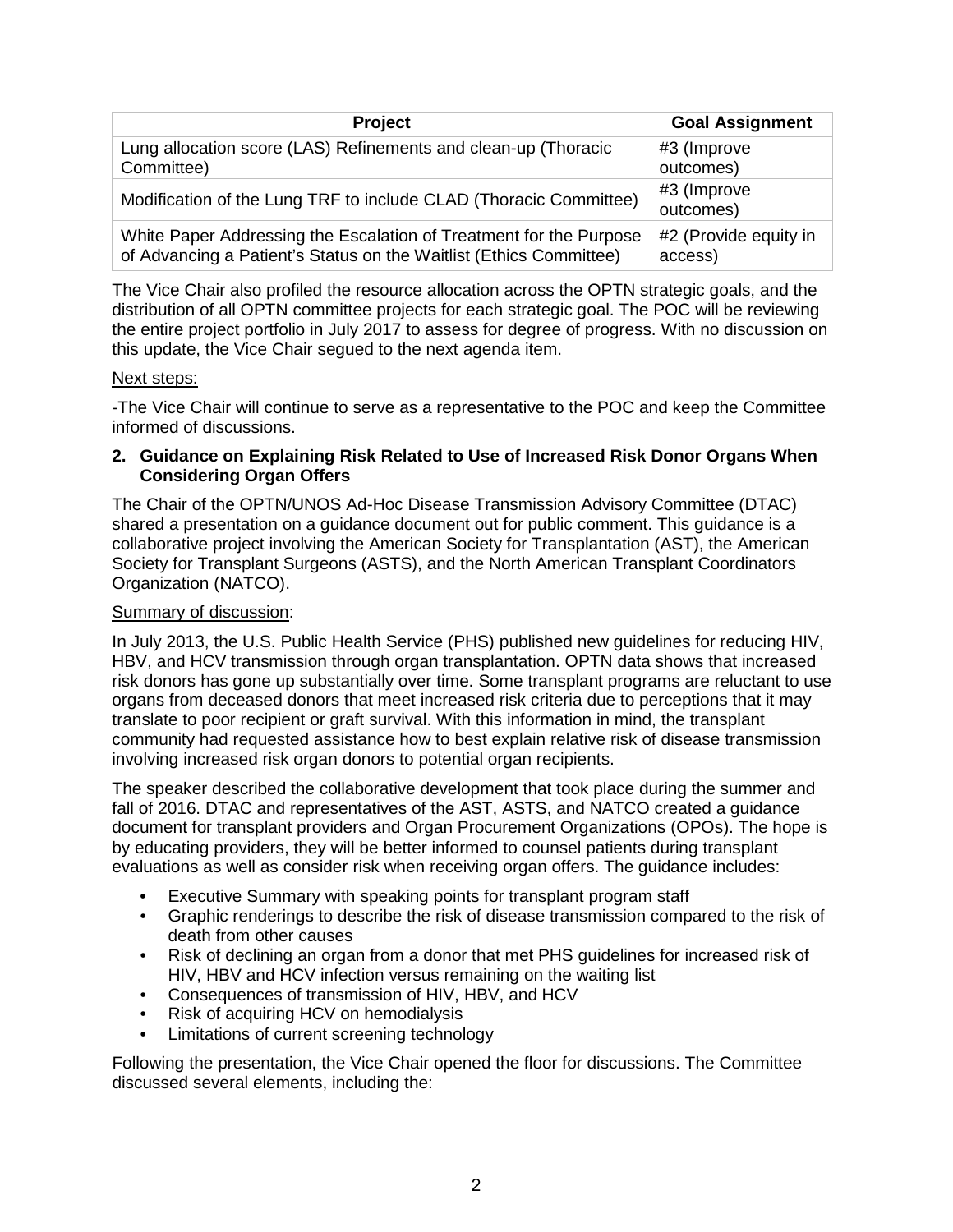- Need for content noting the benefits of transplantation with an increased risk donor organ versus continuing to remain on the Waitlist,
- Potential to add data describing risk of HIV, HBV, or HCV transmission, versus risk of death on the Waitlist with organ-specific elements, e.g.: a specified MELD score.
- Availability of point-of-service apps to support discussions with the medical team,
- Challenges of accessing HCV treatment for different age recipients less than 18 years old,
- Variability in risk associated with each behavior and how this information impacts clinical decision-making, candidate specific considerations (time waiting, high sensitization, etc…), and
- The need for pediatric specific content in the guidance.

The speaker shared that other OPTN committees have similarly requested pediatric specific content, as well as data on known donor-derived disease transmission cases. DTAC was committed to adding such content following public comment. The Committee also asked if educational materials could contain a reference table delineating risk to aid "middle of the night" discussions. The speaker responded that DTAC was very receptive to this suggestion and would work with UNOS staff to integrate this idea into supporting information.

At the conclusion of the discussion, the Pediatric Committee unanimously supported the proposal.

# Next steps:

-UNOS staff will draft a response from the Pediatric Committee based on the conversations held at the meeting. The response will be posted on the OPTN following approval by leadership.

# **3. Revisions to Pediatric Emergency Membership Exception Pathway**

The Committee considered draft language that was developed by members of a working group from the OPTN/UNOS Membership and Professional Standards and Pediatric Committees. This language will amend the emergency membership exception pathway for adult heart and liver transplant programs that wish to register a candidate less than 18 years old.

# Summary of discussion:

UNOS staff summarized the progress to date of the working group through April 2017. The working group shared an update to the OPTN/UNOS Thoracic Committee in March 2017 with overall favorable feedback. One question was asked; what of the scenario of a pediatric patient receiving a ventricular assist device (VAD) that was only approved for adults? A small number of questions were also asked that relate to the larger bylaws proposal approved by the Board in December 2015. Favorable feedback was also received from the Vice Chair of the OPTN/UNOS Liver and Intestine Committee. They did comment that it would be very helpful to adult transplant programs if a programmed feature in Waitlist could include the contact information for an approved pediatric component for consultation. Members of the Committee felt it was reasonable to locate contact information for pediatric transplant programs. Further, this suggestion would be difficult to program.

The Chair asked the Committee to discuss the elements of the heart transplant program emergency membership exception. One member commented, when this proposal was first conceived, critical care transport of a pediatric patient on extra-corporeal membrane oxygenator (ECMO) was not widely available. The passage of time has allowed for greater access to transport teams with ECMO expertise and this is now within the standard of care. As a result of this change in practice, it did not seem prudent to include ECMO in the heart membership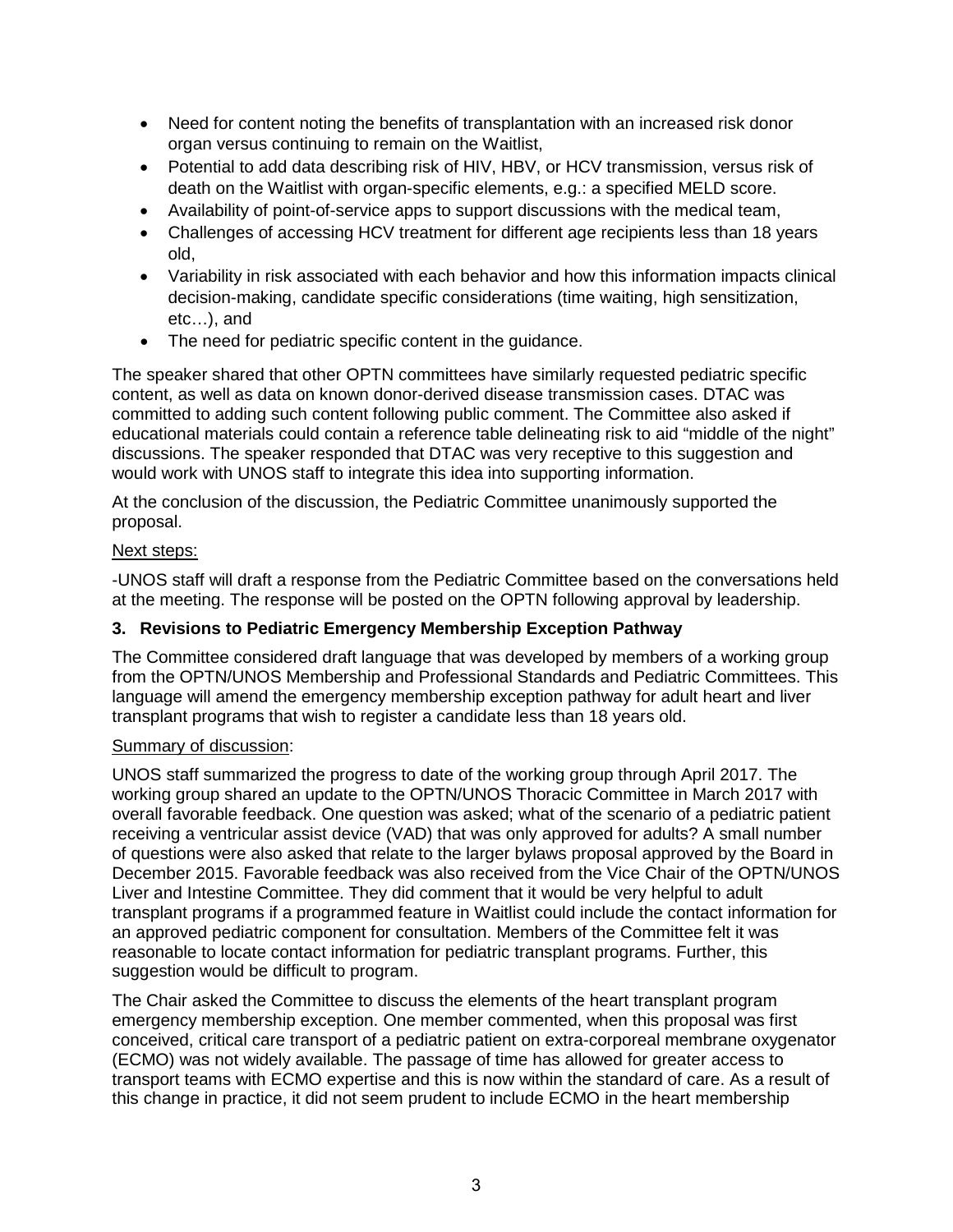exception pathway. He commented that this element was discussed at the Extracorporeal Life Support Organization (ELSO) Steering Committee. The opinion of ELSO was that including ECMO as a criteria for an emergency exception was not sensible. The speaker continued by citing the poor transplant outcomes that are associated with candidates on veno-arterial ECMO as compared to a VAD. Thus, it makes more sense to transport a pediatric patient to a pediatric transplant program for the appropriate VAD therapy. Another Committee member verbalized support for this change, affirming the national availability of transport services for patients on ECMO. Further, it was important to consider this language and not have requirements in place that would be outdated in the near-future. A third Committee verbalized support for this approach. He commented, the expansion of ECMO therapy in the last five years has resulted in more adult hospitals becoming familiar with the technology and the ability to transfer patients on ECMO. At the conclusion of the discussion, the President of ELSO [also a Pediatric Transplantation Committee member] offered the assistance of his organization in future discussions.

One member shared concerns that the requirement for a consultation with an approved pediatric transplant program could allow for potential abuse. He shared that an adult program could feasibly contact *any* pediatric program, rather than contact a specific pediatric program that had the capability to treat the condition at hand. The examples he shared included contacting a low volume center versus a high volume center. The Vice Chair responded that the required consult with a pediatric transplant program is intended to confirm the clinical decision making that transfer is not advised and the patient was in such extremis that they would be best served by the care at the adult hospital.

One member inquired about the transplant outcome data. Specifically, which hospital would the outcome data be reflected, the transplanting adult hospital or the consulting pediatric hospital? UNOS staff responded that any transplant outcomes are reflected on the program that performed the transplant procedure. The member then commented this transplant outcome (and the potential for a poor outcome) may compel the adult transplant program to transfer the patient. The ELSO President responded that ECMO outcomes are actually split between hospitals that have contact with the patient on ECMO.

One member asked, is there anything built into this proposal to require periodic review of the criteria? UNOS staff responded that post-implementation monitoring is a consideration for all committee proposals. As a result, the Committee has discretion to describe this monitoring plan in the Public Comment Document and Board Briefing Paper. However, these monitoring plans are not included in bylaw proposal language. UNOS staff can provide reports on the use of this pathway to the Committee as needed. If the Committee felt this pathway was no longer needed in the future, the Committee could put forth a proposal to strike the pathway.

UNOS staff thanked the Committee for their robust discussion on the proposal and discussed strategies for approaching public comment. They recommended that the ECMO criteria and VADS remain in the proposal for public comment. If the public comment reflects that these therapies should be removed, the language can be easily struck. Thus, the member burden would then decrease. If the Committee removed the language *before* public comment and later needed to add it back, it would be considered a substantive change. This would translate to an expansion of the proposal and an increase in member burden. As a result, a second round of public comment would be required.

The Vice Chair then segued to a discussion on the emergency membership exception pathway for liver transplant programs. He mentioned that feedback was received from the Vice Chair of the Liver and Intestine Committee. He acknowledged this element of the proposal is a bit simpler than the heart elements. Members with liver transplant expertise felt this pathway was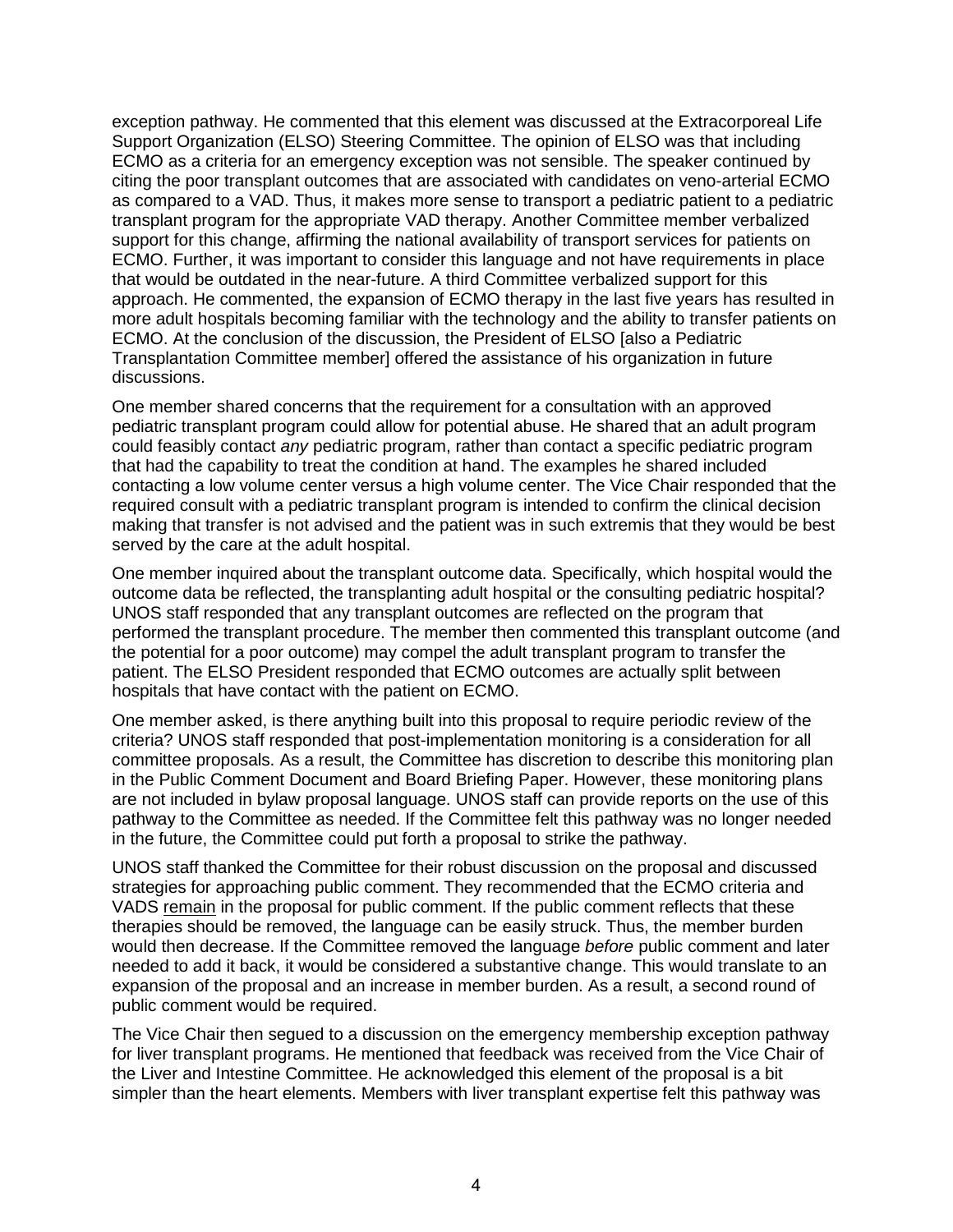reasonable. One member asked, do we have a sense of how often this pathway would be used? The Vice Chair responded that the data was examined and the vast majority of transplants in candidates less than 18 years old are performed at pediatric transplant programs. Thus, the frequency this pathway may be used is anticipated to be low.

At the conclusion of the discussion, the Vice Chair asked the Committee if the proposal was ready for public comment. A motion was made and seconded to approve the bylaw language as presented to the Committee, and recommend to the POC to solicit for public comment. The Committee approved the motion (Yes  $-$  15, No  $-$  0, Abstain  $-$  0).

UNOS staff spoke briefly on the role of outreach in public comment solicitation. A list of potential stakeholder groups was reviewed with the Committee. Members will be asked to communicate to these groups to make them aware of the public comment period in July 2017.

At the conclusion of the discussion, UNOS staff thanked the Committee for their hard work on this proposal and for the solution-oriented approach throughout the process.

#### Next steps:

-UNOS staff will prepare public comment materials and submit to Committee leadership for review. If approved by the POC and Executive Committees, public comment will be sought from July 31, 2017 to October 2, 2017.

-UNOS staff reminded committee members that a presentation at the regional meetings may be possible. More updates will follow in the coming weeks.

-The Committee will consider public comment during their in-person meeting in October 2017.

-The target for this proposal continues to be the December 2017 Board meeting.

#### **4. Tracking Pediatric Outcomes**

The Chair of the Transition Subcommittee provided an update on recent discussions to the Committee.

#### Summary of discussion:

The goal of this project is to decrease the incidence of lost to follow-up designation for pediatric recipients after transition to adult care. By doing so, the OPTN will have more complete data on pediatric transplant outcomes. Thereafter, the Committee and the OPTN will be able to assess the impact of transition on transplant outcomes.

Previous discussions with the Committee noted high lost to follow-up for liver and kidney recipients transitioning to adult care. The Subcommittee met by conference call most recently on March 21, 2017. The Subcommittee recognized there are three common types of transition scenarios that may present from a pediatric transplant program:

- to an adult transplant program within the same institution
- to an unaffiliated adult transplant program
- to an outside provider that is not affiliated with any transplant programs

One of the items discussed on the conference call was a method to identify effective practices for low lost to follow-up rates. The intent of this survey is to rate these effective practices for low lost to follow-up rates at high, medium, and low volume transplant centers. UNOS staff then profiled for the Committee some other OPTN committees that may be interested in collaboration during the development of this guidance (Kidney, Liver, Transplant Administrators, Minority Affairs, and Transplant Coordinators Committees). The Committee then reviewed a timeline for the project, including the identified targets for public comment and Board consideration in 2018.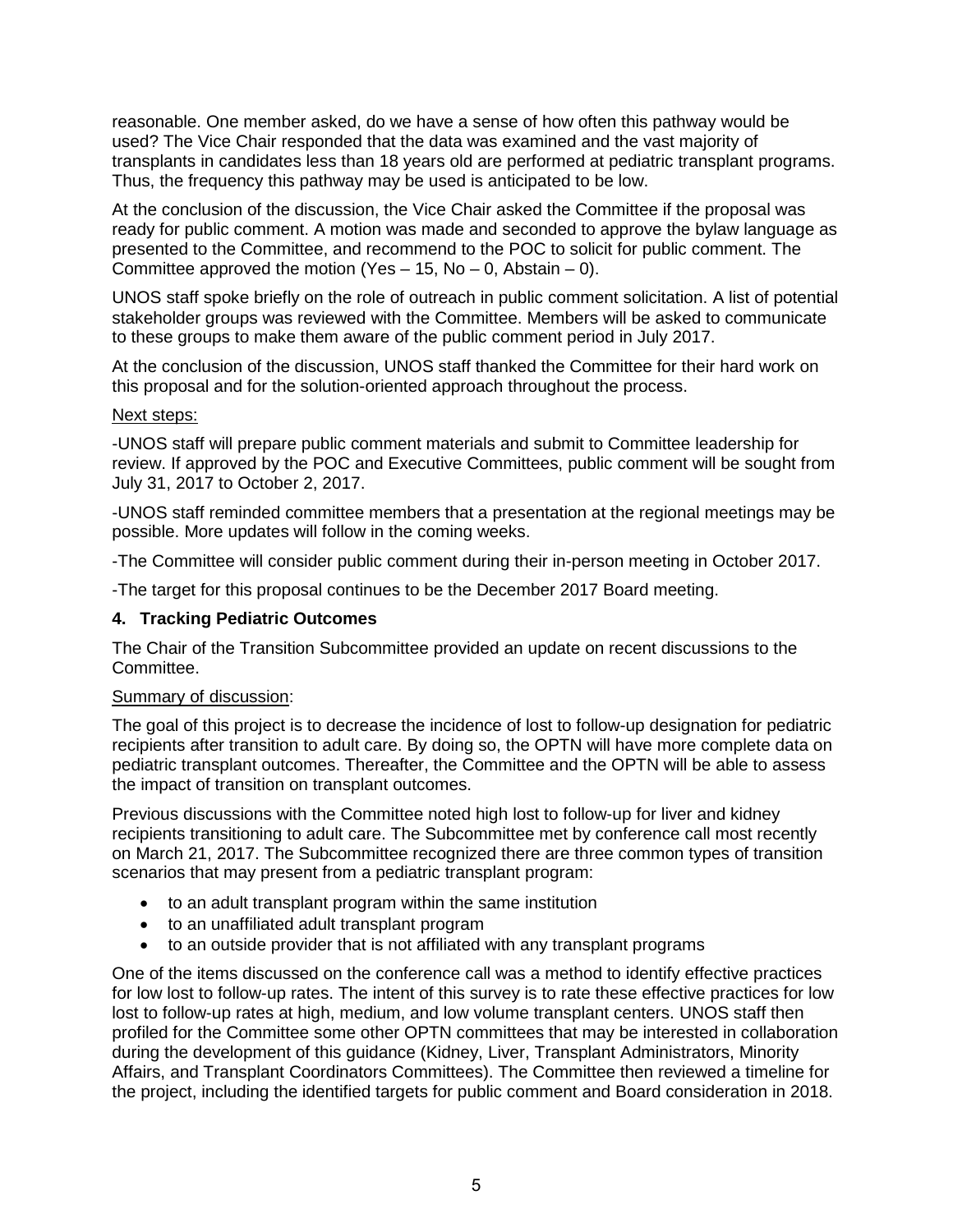During the discussions, the Subcommittee acknowledged the lost to follow-up problem is not unique to pediatric transplant recipients. However, the focus of this project is on addressing problems associated with transition from pediatric medical care to adult medical care.

The Vice Chair thanked the Subcommittee Chair for her update and opened the floor for questions. Members discussed:

- Strong support for this project, and members were pleased with the progress to-date.
- Value of looking at data on transplant recipients that are followed by a transplant program outside the region where they were originally transplanted. Further, there may be value looking at international transplant recipients. There may be value in identifying what percentage of lost to follow-up are a long distance from their following transplant program.
- Issue of resources may come into play for "high performing" transplant programs versus "low performing" transplant program. The Subcommittee Chair thanked the member for this insightful comment. The current project pertains to guidance, and thus is not a requirement for transplant hospitals. She acknowledged that a *policy* change is one way to compel OPTN member transplant hospitals to secure resources. However, a transition from guidance-to-policy is not foreseen for this project.
- The need for the survey to assess for changes in insurance status. One member indicated his institution cares for many out-of-state patients from a state with no Medicare funding. Thus, his institution has limited ability to provide follow-up care beyond a certain time frame.

#### Next steps:

-The next conference call for the Subcommittee will be May 23, 2017

-Updates will be provided to the Committee in the months ahead

#### **5. Update on Data Requests**

UNOS staff shared an update on two data requests submitted by the Committee:

- Update on living donor information
- Outcomes for recipients lost to follow-up

#### Summary of discussion:

The Committee previously submitted data requests to the OPTN to support on-going project discussions.

#### *Request # 1 – Linkage Results among Kidney, Liver, and Heart Recipients Lost to Follow-up*

In October 2016, the Committee reviewed a data report prepared by UNOS staff. Based on the discussion, the Committee requested additional data:

- Returned to the waiting list at another center
- Returned to chronic maintenance dialysis as reported in CMS database (for kidney)
- Had a death date in the OPTN or verified from external sources

Staff from the UNOS Research Department shared the latest data report, noting:

- Heart
	- o Few recipients relisted at another center
	- o Between 10% and 20% of pediatric recipients died, 16% aged 18-25 died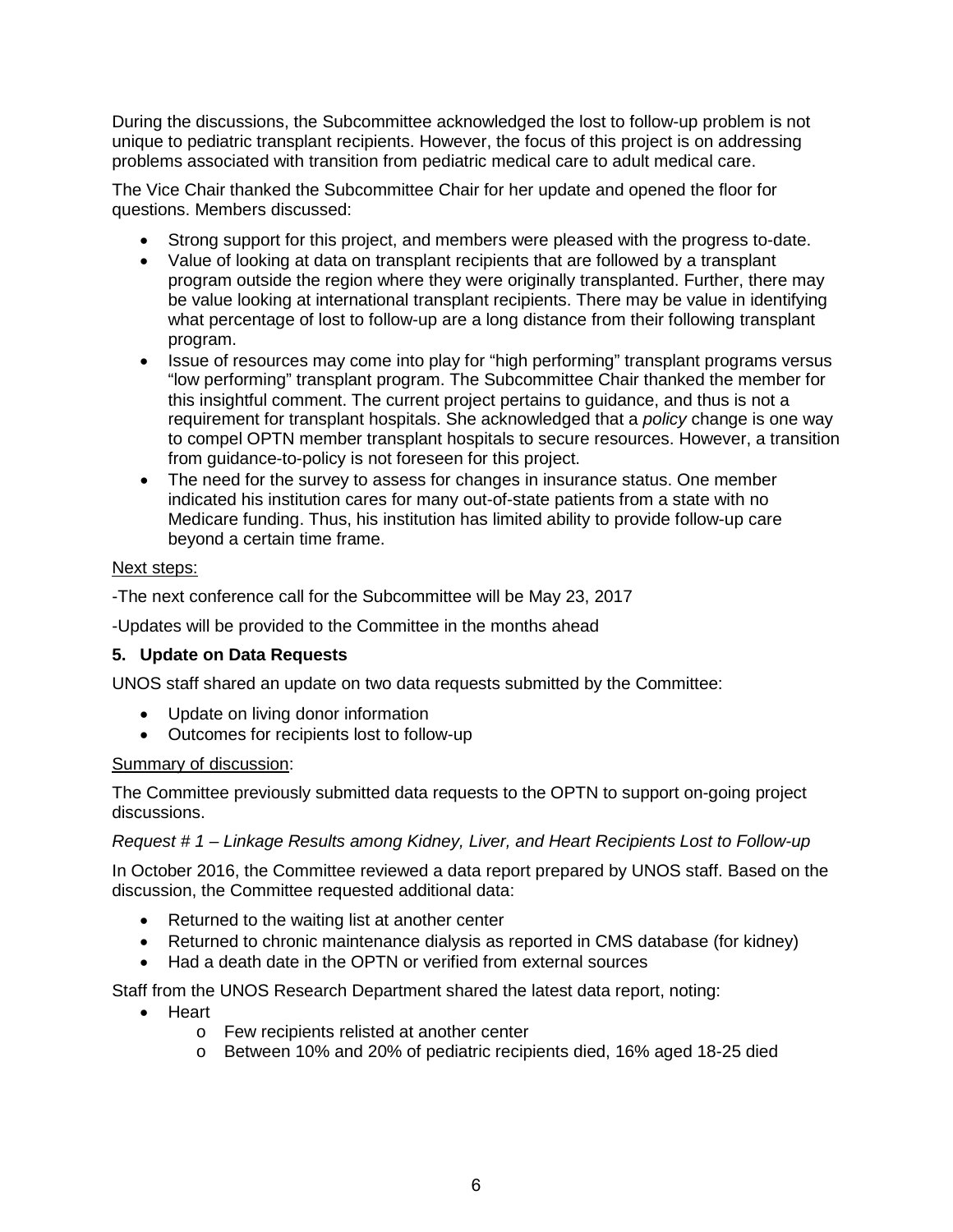- Kidney
	- $\circ$  Proportion of recipients aged 12-25 who were relisted was twice the proportion of recipients aged 26+
	- $\circ$  Proportion of recipients aged 12-25 who returned to dialysis was larger than the proportion of adults 26+
- Liver
	- o Larger proportion of recipients aged 12-25 were relisted than other ages
	- o Larger proportion of recipients aged 12-25 died than recipients aged 0-11

UNOS staff reported that other concerns were identified, including the majority of all recipients could not be linked to OPTN data or external sources, regardless of organ; younger recipients were more likely to be unaccounted for.

The Vice Chair thanked UNOS staff for the presentation and opened the floor for discussion on this component of the presentation. Members understood there were challenges with this analysis due to unaccounted recipients in each organ type reported. The assumption is that the recipients are alive if they are not reported as deceased, relisted for transplant, or on dialysis (kidney recipients). Further, because of the small numbers of pediatric transplants performed, the raw numbers of lost to follow-up will correspondingly be small. One member felt that under the assumption that the "unaccounted" recipients are alive, the kidney cohort of 12-17 year old recipients shows a higher rate of death, dialysis, and relisting; thus this cohort is doing worse. Another member clarified that the numbers of deceased kidney recipients was likely lower due to the possibility to institute dialysis as a treatment for failure of the transplanted kidney. This appeared to show evidence of a problem. Members felt this data was informative and will discuss further. They asked for UNOS to examine ways to censor recipients from outside the U.S., as well as those recipients without Social Security Numbers.

UNOS staff thanked the Committee for the diligent discussion on the topic. They suggested that some of this analysis and related discussion pertains to the on-going project by the Transition Subcommittee.

#### *Request # 2* – *Donor and Recipient Characteristics for Living Donor Kidney and Liver Transplants from 2000-2016*

In March 2016, the Committee reviewed a data report prepared by UNOS staff. Based on the discussion, the Committee requested additional data:

- Tabulate living donor kidney and liver transplants by transplant year and select recipient characteristics
- Tabulate living donor kidney and liver transplants by region
- Tabulate living donor kidney and liver transplants in pediatric recipients from blood related parents by transplant year and recipient age group
- Tabulate select demographic and socio-economic data of the living donors as collected on the Living Donor Registration (LDR) records by year

Staff from the UNOS Research Department shared the latest data report, noting:

- Kidney
	- o Larger proportion transplants done for recipients 55+, decrease for all other ages
	- o Slight increase in Hispanic living donor kidney transplant recipients
	- o Decrease in biological parent living donors to pediatrics
	- o Majority of living donors aged 35-54, very few 55+
	- o Increase in living donors with BMI between 26-35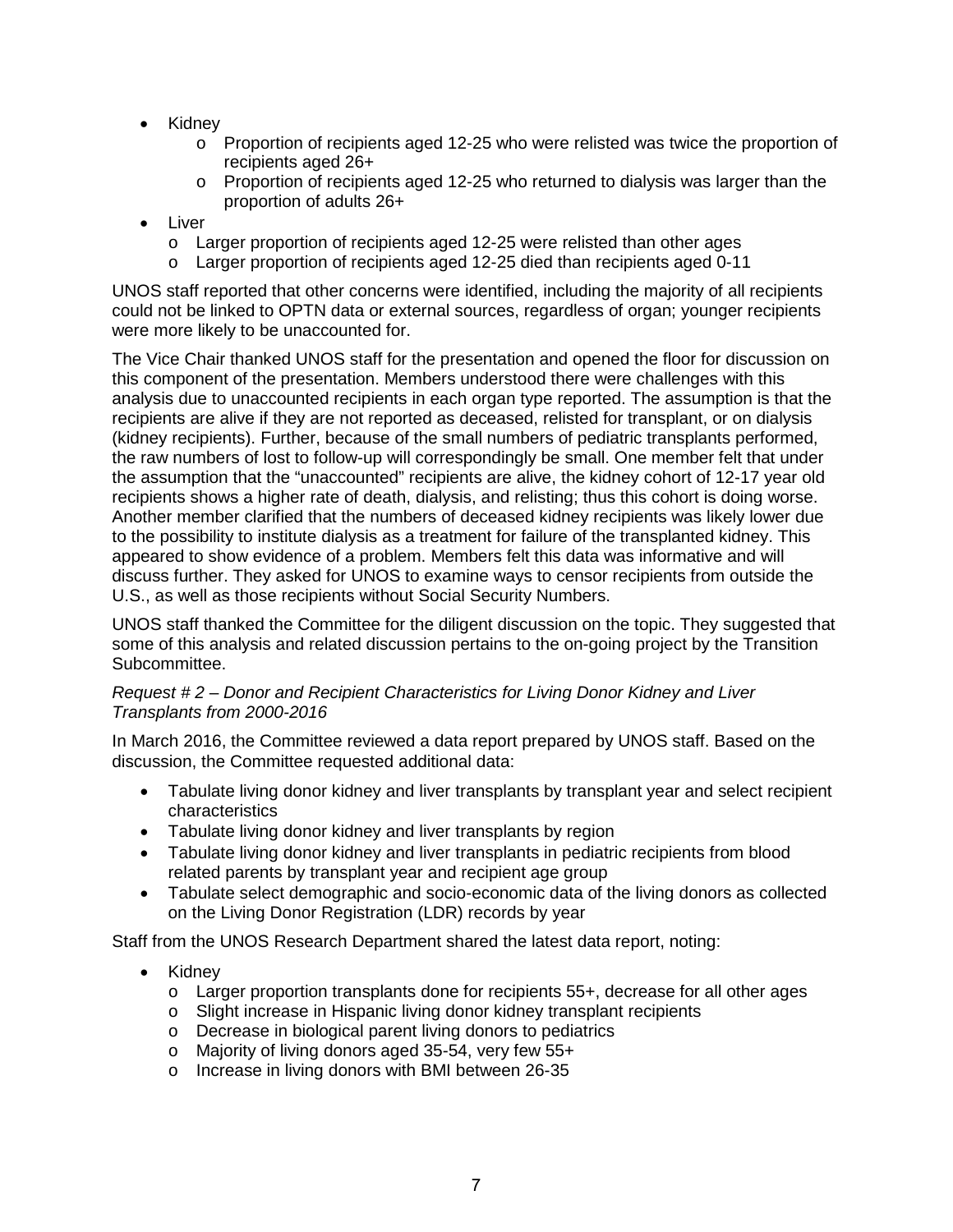- Liver
	- o Decrease living donor liver transplants for pediatric recipients, increase for recipients 55+
	- o Pediatric recipients more likely to be Black or Hispanic than adults
	- o Pediatric recipients more likely to have repeat transplant
	- o Decrease in biological parent living donors to pediatrics, biggest change for recipients aged 0-5
	- o Increase in living donors with BMI between 23-25 increased

UNOS staff reminded the Committee that additional content on the data request is pending and will be presented on a future conference call or meeting.

The Vice Chair thanked UNOS staff for the presentation and opened the floor for discussion on this component of the presentation. Members thanked UNOS staff for the substantial analysis. They suggested the following enhancements to the analysis:

- Separate the living liver donor data by type of procedure performed (right lobe, left lobe, or left lateral segment).
- Separate initial versus re-transplant procedures.

The Committee acknowledged that there is a gap in the data that the OPTN does not collect. This gap is the health of potential living donors that are presenting at transplant programs. The general sense is that potential donors are increasing, but the numbers of living donor transplants are decreasing. Representatives of the Scientific Registry for Transplant Recipients (SRTR) responded that a pilot project is in development that could shed light on this discussion. They are working with approximately 15 transplant programs to gather data on all potential living donors that present for evaluations. The Committee felt this information would be very compelling in future discussion on the topic.

UNOS staff reminded the Committee that there is no active Subcommittee on this topic. Following the subsequent discussion on future projects ideas, the Committee will need to prioritize what the future scope of work will include.

#### Next steps:

-UNOS staff will update the Committee on the remaining elements of Donor and Recipient Characteristics for Living Donor Kidney and Liver Transplants at a future call or meeting.

#### **6. Project Brainstorming**

UNOS staff facilitated a review of existing project ideas and new project brainstorming.

#### Summary of discussion:

UNOS staff began the discussion by reviewing the current catalog of Committee projects. The projects and current status appears below:

- Revise Pediatric Emergency Membership Exception Evidence Gathering o Draft language approved by the Committee (see update above).
- Reduce Pediatric Liver Waiting List Mortality On hold
	- o This project is on-hold pending the availability of resources to move forward.
- Tracking Pediatric Transplant Outcomes Following Transition to Adult Transplant Programs – Evidence Gathering
	- o See update above.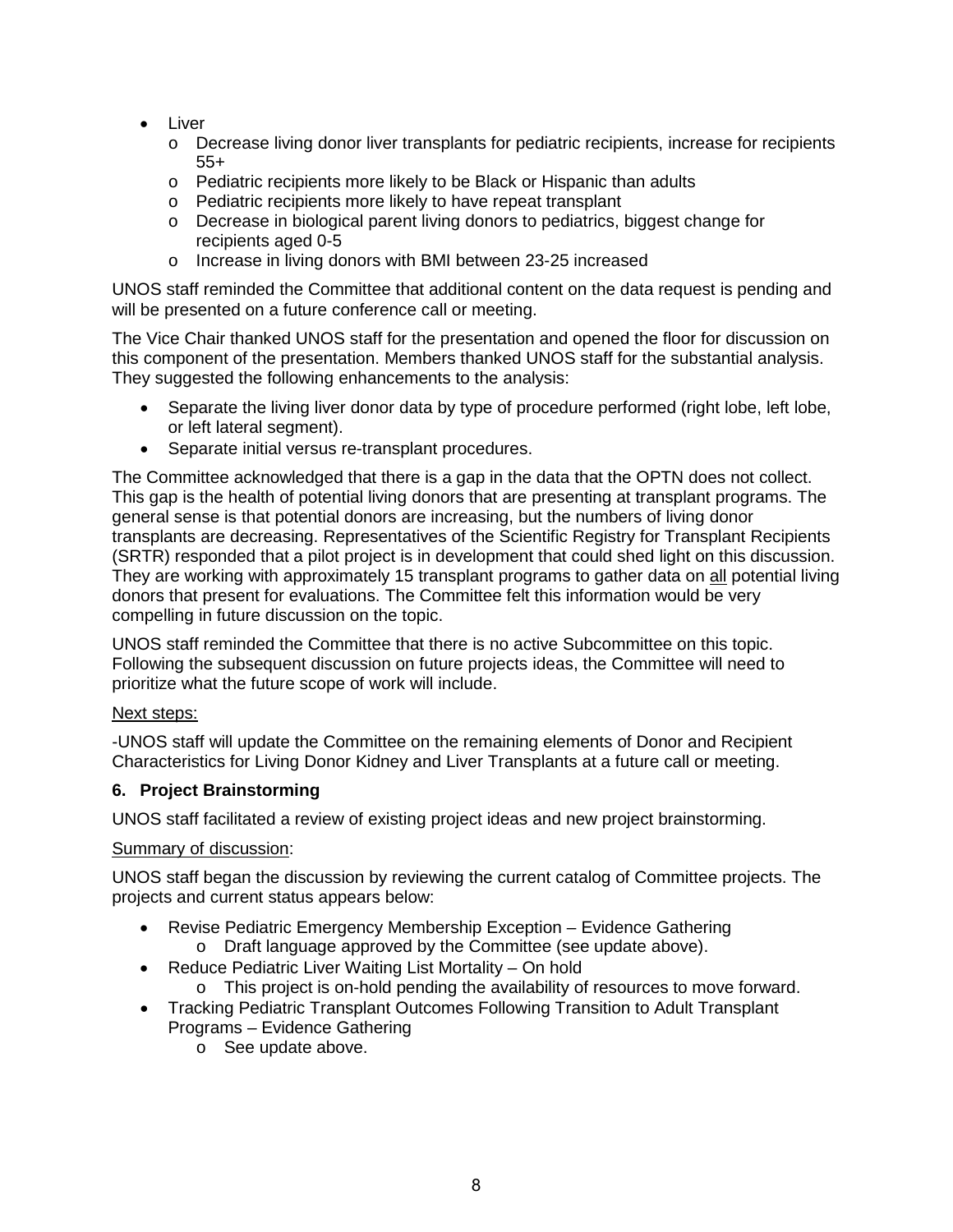Five additional projects were suggested in an earlier brainstorming session:

- Promote Living Donation Idea
	- o The OPTN/UNOS Living Donor Committee has a project in-flight to Remove Disincentives to Living Donation. The Committee reviewed this document in February 2017 and provided feedback.
- Encourage the Use of Increased Risk Donor Organs Idea
	- o The OPTN/UNOS Ad-hoc Disease Transmission Advisory Committee (DTAC) has a guidance document out for public comment on increased risk donor organs. This document will be considered by the Board in June 2017.
- Living Donation to Pediatric Candidates Idea o Ongoing discussions.
- Clinical Criteria for Pediatric Liver/Kidney Transplantation Idea
	- o Clinical criteria for adult transplant candidates in need of simultaneous liverkidney transplant were approved in June 2016. Clinical criteria for pediatric candidates in need of a simultaneous liver-kidney transplant may be needed. Contributors had suggested to add content to the Pediatric Liver Exception Guidance. However it was decided to be outside the scope of the project and would cause delays.
- Transplant Outcomes in Pediatric Congenital Heart Disease
	- o No active discussions to-date.

The Committee was asked to form breakout groups by transplant specialty and consider any project ideas for future work. In doing so, the breakout groups would be asked to report on 1) the problem to be addressed, 2) Strategic Goal alignment, and 3) a potential high-level solution.

Following a lengthy breakout session, representatives shared the following new project ideas:

- Assess for Disadvantaged Patients in the Current Heart Allocation System
	- o Members felt there was an opportunity to explore the impact of the current heart allocation system on single ventricle patients, and non-adolescent pediatric patients. There are limited support options for these patients and there is concern that these patients are underserved. There is also some concern that highly sensitized patients in these groups are disadvantaged. They also raised the question if sensitization or PRA should play a role in allocation. Should variables be built in to an exception process?
- Reduce Incidence of Suicide Among Transplant Recipients
	- o Should there be changes how candidates are managed, or could individuals at high risk for para-suicide/suicide be targeted for outreach or exclusionary criteria. Members of the Committee felt this project would be impactful across all organ types. Similar discussions are ongoing in other healthcare groups outside the OPTN. One member posed the question, is non-adherence secondary to risktaking behavior or depression? Another member commented that international data noted that the incidence of depression at 10 years post-transplant is approximately 40%. As discussion develops on this it may be prudent to engage child psychology experts.
- Prioritize Pediatric Kidney Candidates
	- o Pediatric kidney candidates appear after high PRA and multi-organ candidates. The concern is that pediatric candidates are not being transplanted. Members acknowledged the challenging organ availability for high PRA candidates. Need to look at data from years before (this was a real issue for Region 5). Members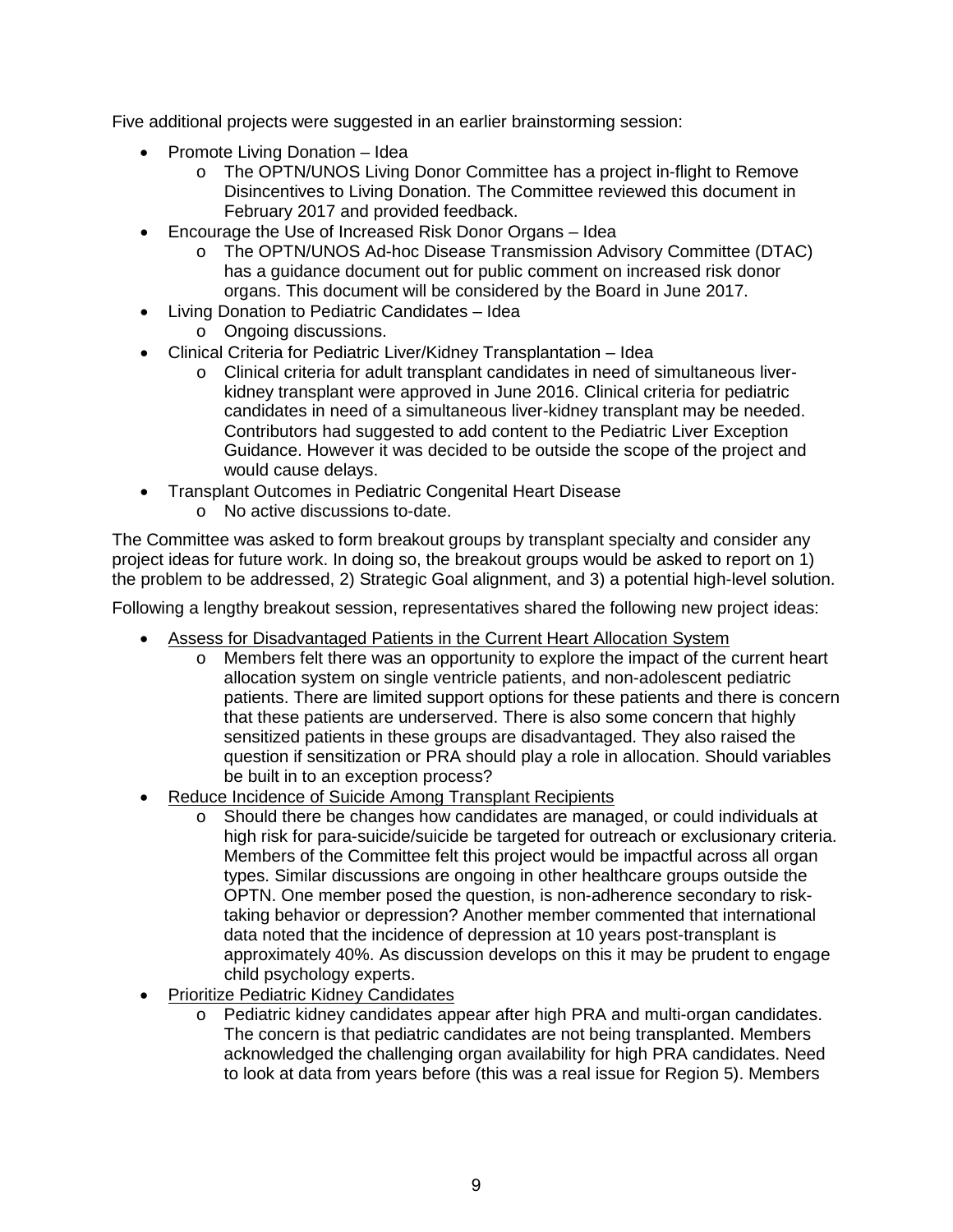also felt that multi-organ candidates are reducing transplant opportunities for pediatric candidates in need of isolated kidney transplants.

- Separation of Pediatric Kidney Outcome Data From Adult Outcome Data
	- o Pediatric transplants that are performed under the umbrella of an adult transplant program are difficult to examine. The SRTR reports do not separate this data. If the outcomes were separated, it would be easier to understand recipient and graft survival.
- Increasing split liver transplant when the index program is an adult program
	- o Adult program are not incentivized to share the remaining segment. Regional variance efforts in the past did not go very far. There is the need for data to show the problem (outcomes of right tri-segment transplants in adult recipients – including high MELD candidates). Members were interested in learning more about any risk adjustment for programs accepting liver segments. The breakout group acknowledge this is linked to issue of high mortality in young liver candidates. This effort has been tried before and was met with resistance from the adult community. There is some feeling that small stature adults could benefit from this. Future data to consider may be graft and recipient outcomes for segmental transplants.

#### Next steps:

-UNOS staff will catalog these new ideas. A discussion/survey on the priority of these projects will take place on a future call.

## **7. State of Pediatric Lung Transplantation**

A representative from the Thoracic Committee shared an update on the state of pediatric lung transplantation in the U.S.

#### Summary of discussion:

Marc Schecter, M.D. was invited to present to the Committee on the state of pediatric lung transplant. Dr. Schecter provided an overview of the current lung transplant activity, noting:

- the relatively flat case volume during the last 10 years
- the continued trend in the last five years that the bulk of pediatric transplant registrations are in candidates 11-17 years old
- described the demographics of pediatric candidates on the pediatric Waitlist
- decline in Waitlist mortality for all pediatric candidates in the last five years

Dr. Schecter noted that in no new pediatric lung transplant programs and three new adult lung transplant programs have opened since January 1, 2015. He noted that ex-vivo lung perfusion (EVLP) would likely play a role in pediatric lung transplantation in the future. However, there is no published data on its use. There are also limitations due to cost, volume of experience, and risk aversion of teams.

Dr. Schecter briefly spoke about the new pediatric lung allocation policy changes that were effective on March 30, 2017. These include:

- Broader sharing of lungs
- ABOI listing option: Titers must be reported every 30 days:
	- $\circ$  < 1 at time of the match: Priority 1, no titer threshold
	- $\circ$  > 1 at time of match: Priority 1, registered before 2, isohemagglutinin titers less than or equal to 1:16

The Vice Chair thanked Dr. Schecter for the informative update.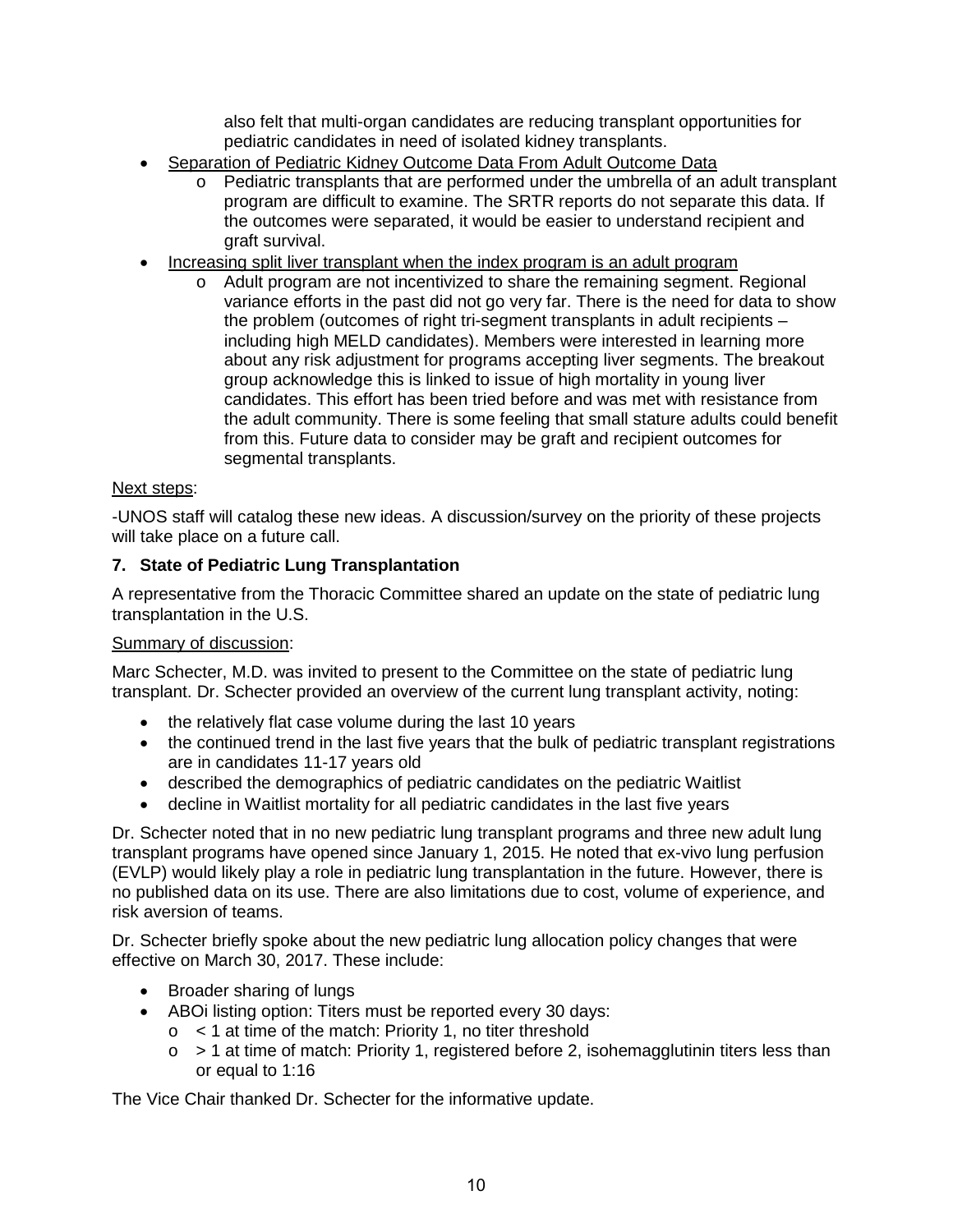### Next steps:

-The Committee is available to collaborate with the Thoracic Committee on any future discussions.

## **8. Committee Member Recognition**

The Vice Chair recognized the following out-going Committee members for their contributions:

- Manuel Rodriguez, M.D.
- Kyle Soltys, M.D.
- Gregory Abrahamian, M.D.
- Shikha Sundaram, M.D.
- Evelyn Hsu, M.D.
- Sharon Bartosh, M.D.
- Thomas Nakagawa, M.D.
- Eileen Brewer, M.D.
- David McMullan, M.D.

With no further business to discuss, the meeting was adjourned.

## **Upcoming Meeting**

- May 23, 2017 2:00-3:00 PM Eastern (Transition Subcommittee conference call)
- June 21, 2017 4:00-5:00 PM Eastern (Full Committee conference call)